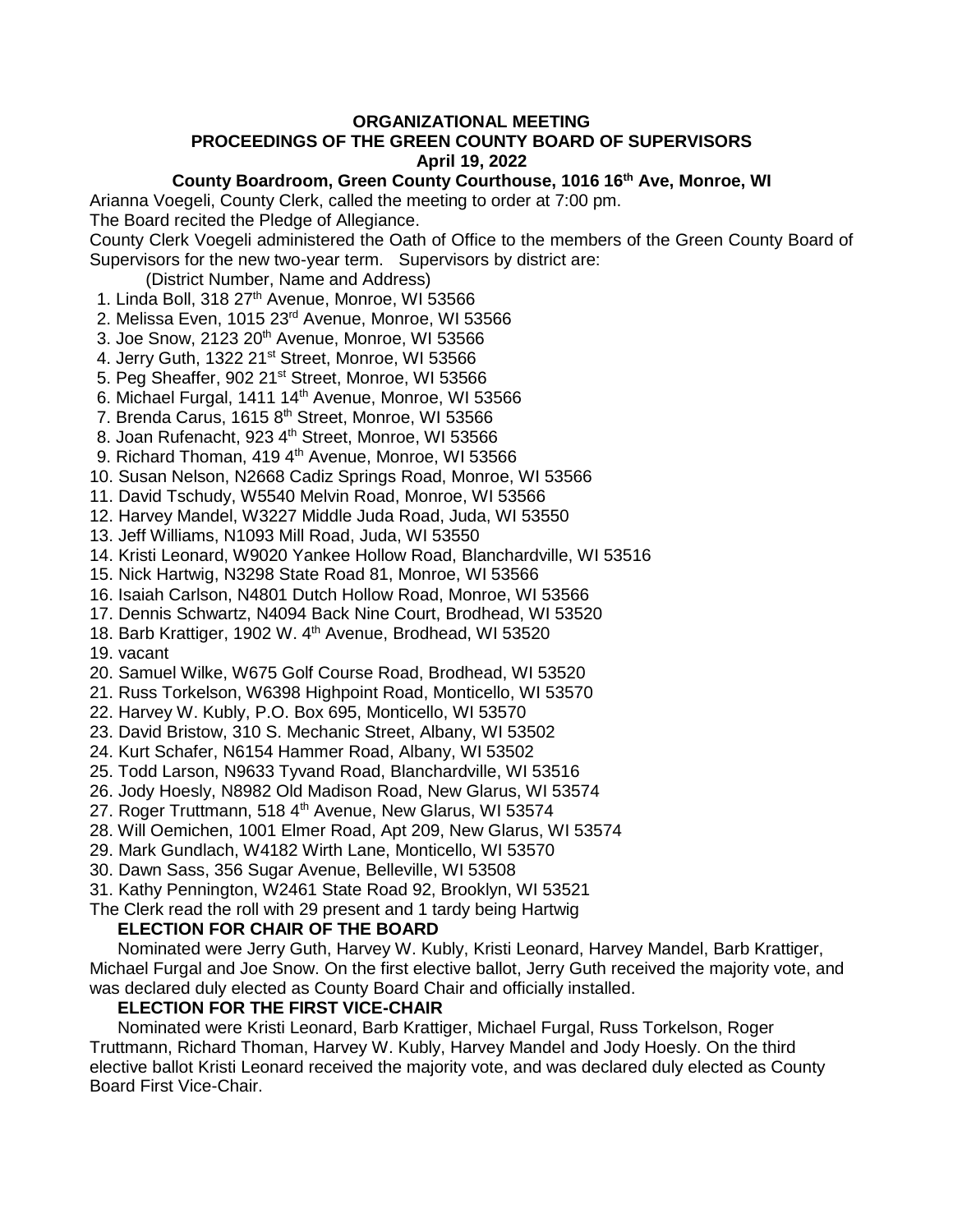# **ELECTION FOR THE SECOND VICE-CHAIR**

Nominated were Jody Hoesly, Kristi Leonard, Kurt Schafer, Jeff Williams, Harvey Mandel, Barb Krattiger, Richard Thoman, Michael Furgal, Russ Torkelson, Linda Boll, Harvey W. Kubly and Joe Snow. On the first elective ballot, Jody Hoesly received the majority vote, and was declared duly elected as County Board Second Vice-Chair.

Motion by Sass, seconded by Truttmann to approve the minutes of the March 8, 2022, meeting. Motion carried by a unanimous voice vote.

Zoning Administrator Adam Wiegel presented the Land Use and Zoning annual report. Motion by Hartwig, seconded by Gundlach to accept the Land Use and Zoning annual report. Motion carried by a unanimous voice vote.

# **RESOLUTION 4-1-22**

# *Resolution Approving Human Services Contracts (Over \$75,000)*

**WHEREAS**, County Code Section 1-11-2, entitled COUNTY PURCHASES AND CONTRACTS, provides for review, approval and execution of all County contracts and purchases necessary to carry out approved budget operations; and

**WHEREAS**, Section 1-11-2(A)(3) STATES: Cost or price in excess of seventy-five thousand dollars (\$75,000.00), recommendation by the appropriate department head and the supervisory committee to the full County Board with approval by the full Board before the purchase is made. Execution of the contract documents shall be by the Green County Board Chair and the appropriate Committee Chairperson, after the document has been reviewed by the Green County Corporation Counsel.

**NOW, THEREFORE, BE IT RESOLVED** by the Green County Board of Supervisors, in legal session assembled, that the Board approve the recommendation of the Human Services Board for the contracting of services with the following agencies for the contract year 2022:

| St. Charles Youth & Family Services | <b>RCC</b>         | \$101,514.60 |
|-------------------------------------|--------------------|--------------|
| <b>Racine County</b>                | <b>ACE Program</b> | \$97,200     |
|                                     |                    | \$198.714.60 |

#### **SIGNED: GREEN COUNTY HUMAN SERVICES BOARD:**

| Herb Hanson, Chair         | <b>Beth Luchsinger</b> |
|----------------------------|------------------------|
| Russ Torkelson, Vice-Chair | Michael Furgal         |
| Jerry Guth                 | <b>Kate Maresch</b>    |
| Sandy Horn                 | Kara Schulte           |
| Anita Huffman              |                        |

#### **REVIEWED AND APPROVED BY:**

Herb Hanson, Chair **Jerry Guth** Brian Bucholtz

Human Services Board County Board Chair Corporation Counsel Motion by Torkelson, seconded by Furgal to approve Resolution 4-1-22. Motion carried by a unanimous voice vote.

#### **RESOLUTION 4-2-22**

#### **Resolution Transferring Funds from the General Fund to Various Accounts**

**WHEREAS,** certain 2021 operating funds were insufficient to cover all incurred costs; and **WHEREAS,** the Finance and Accounting Committee has reviewed the various reported departmental overdrawn accounts; and

**WHEREAS,** expenditures in excess of amounts budgeted must have full County Board approval. **NOW, THEREFORE, BE IT RESOLVED,** by the Green County Board of Supervisors, in legal session assembled, that the Board approve an amount of \$913,215.75 to be transferred from the County Undesignated General Fund to the following accounts: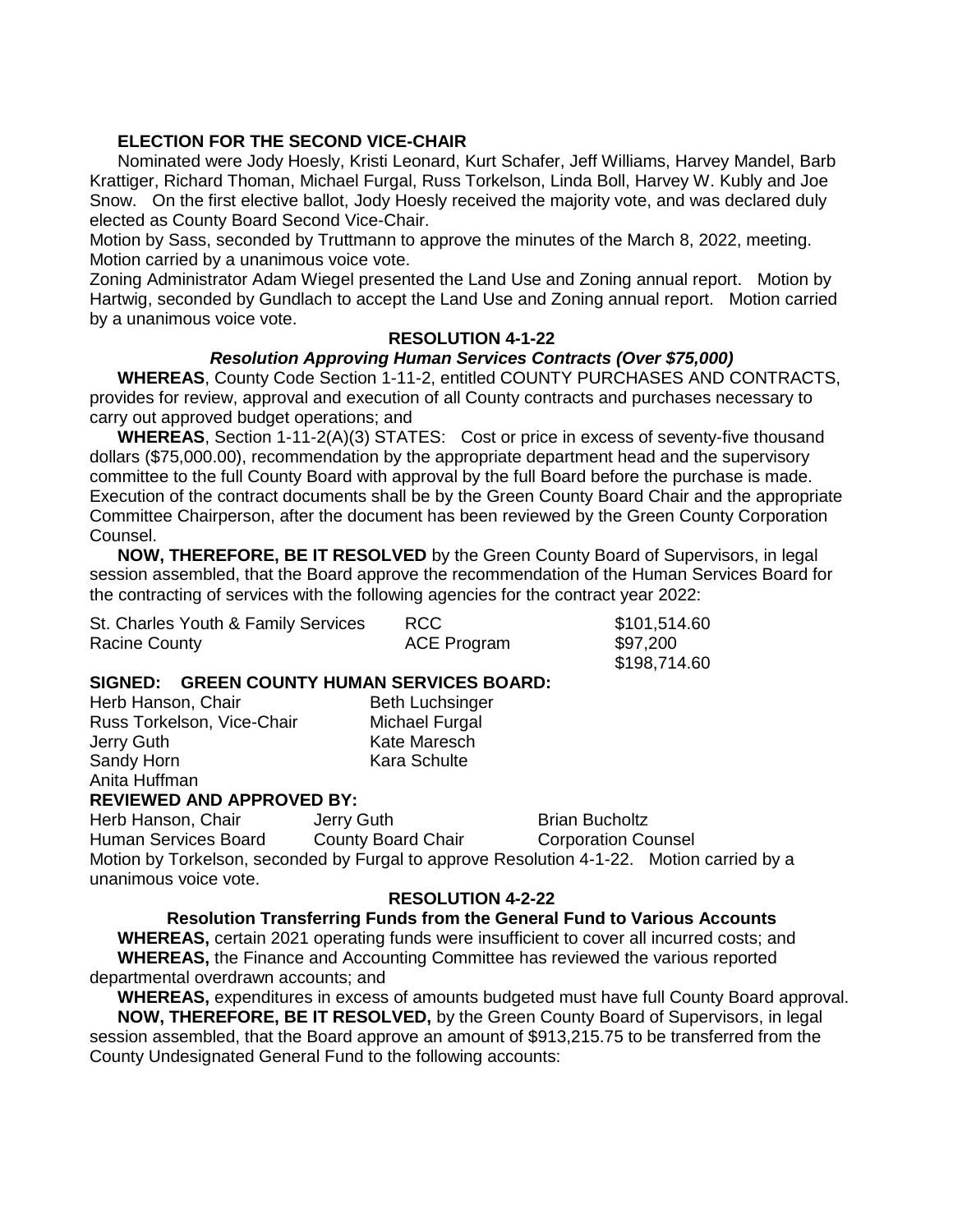| <b>Account Name</b>                       |      | <b>Amount</b> |  |  |  |
|-------------------------------------------|------|---------------|--|--|--|
| <b>County Board</b>                       | \$   | 4,144.87      |  |  |  |
| <b>Circuit Court</b>                      | \$   | 5,269.09      |  |  |  |
| Juries                                    | \$   | 1,487.67      |  |  |  |
| Administrative Coord.                     | \$   | 2,493.73      |  |  |  |
| Information Technology                    | \$   | 35,164.92     |  |  |  |
| <b>Human Resources</b>                    | \$   | 10,580.76     |  |  |  |
| <b>Child Support</b>                      |      | 2,543.89      |  |  |  |
| <b>Tri County Trails</b>                  | \$\$ | 260.04        |  |  |  |
| Property                                  | \$   | 500,000.00    |  |  |  |
| <b>Economic Development</b>               | \$   | 625.90        |  |  |  |
| Zoning                                    | \$   | 10,152.33     |  |  |  |
| Interest of Temp. Investments             | \$   | 20,026.60     |  |  |  |
| Misc. General RLF Interest                | \$   | 7,051.98      |  |  |  |
| Misc. General Expenses (VEBA)             | \$   | 313,413.97    |  |  |  |
| <b>GRAND TOTAL</b>                        |      | 913.215.75    |  |  |  |
| SIGNED: FINANCE AND ACCOUNTING COMMITTEE: |      |               |  |  |  |

**SIGNED: FINANCE AND ACCOUNTING COMMITTEE:** 

Jerry Guth, Chair Steve Borowski, Vice Chair Arthur Carter **Jody Hoesly** 

Dawn Sass

Motion by Wilke, seconded by Thoman to approve Resolution 4-2-22. Motion carried by a unanimous voice vote**.**

# **RESOLUTION 4-3-22**

# *Resolution Transferring Funds to the General Fund from Various Accounts*

**WHEREAS,** the Finance and Accounting Committee has reviewed various proposed lapsing and non-lapsing accounts for 2021 operations; and

**WHEREAS,** certain departments have had a higher level of funding than was required due to either additional unanticipated revenues or a lower level of spending required in departmental operations.

**NOW, THEREFORE, BE IT RESOLVED,** by the Green County Board of Supervisors, in legal session assembled, that the Board approve the following departmental dollar amounts as returned to the County Undesignated General Fund:

| <b>Account Name</b>              |          | <b>Amount</b> |
|----------------------------------|----------|---------------|
| <b>Clerk of Court</b>            | \$       | 26,279.57     |
| <b>Expert Witness</b>            | \$       | 2,114.00      |
| <b>Indigent Counseling</b>       | \$       | 8,362.95      |
| Law Library                      | \$       | 1,413.20      |
| <b>Family Court Commissioner</b> | \$       | 1,678.03      |
| Coroner                          |          | 13,622.37     |
| <b>District Attorney</b>         | \$       | 15,947.78     |
| <b>Corporation Counsel</b>       | \$\$\$\$ | 1,189.63      |
| <b>Outside Counsel</b>           |          | 5,247.17      |
| <b>County Clerk</b>              |          | 4,893.56      |
| <b>Tax Deed Expense</b>          |          | 838.80        |
| Treasurer                        | \$       | 1.80          |
| Misc. Supplies & Expense         | \$       | 782.22        |
| <b>Insurance Expense</b>         |          | 216,596.80    |
| <b>Register of Deeds</b>         |          | 58,935.68     |
| Property                         | \$\$     | 927.79        |
| <b>Sheriff</b>                   | \$       | 45,568.32     |
| <b>Emergency Services</b>        | \$       | 19,155.31     |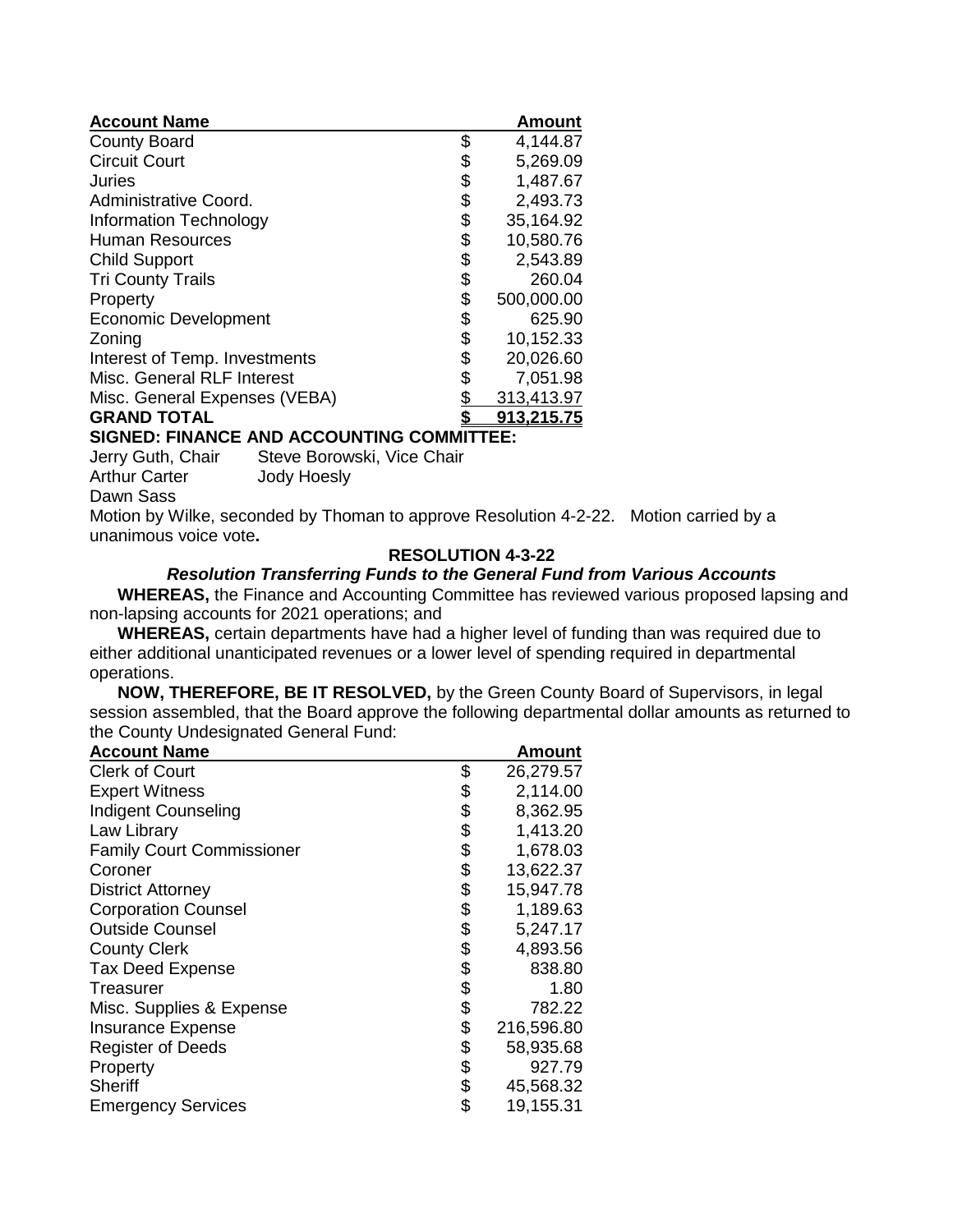| <b>Veterans Service</b>      | \$<br>7,295.78   |
|------------------------------|------------------|
| <b>Health Department</b>     | \$<br>152,636.08 |
| <b>County Waste Disposal</b> | \$<br>71.16      |
| Parks                        | \$<br>87.97      |
| <b>UW Extension</b>          | \$<br>28,441.87  |
| <b>Land Conservation</b>     | \$<br>10,900.69  |
| <b>Regional Planning</b>     | \$<br>217.51     |
| <b>Rail Commission</b>       | \$<br>2,379.94   |
| Interest & Penalty on Taxes  | \$<br>17,007.32  |
| Misc. General Expense        | \$<br>7,549.94   |
| Taxes                        | \$<br>58,969.26  |
| <b>Human Services</b>        | 782,413.66       |
|                              | 1,491,526.16     |

# **SIGNED: FINANCE AND ACCOUNTING COMMITTEE:**

Arthur Carter **Jody Hoesly** 

Jerry Guth, Chair Steve Borowski, Vice Chair

Dawn Sass

Motion by Rufenacht, seconded by Larson to approve Resolution 4-3-22. Motion carried by a unanimous voice vote.

## **RESOLUTION 4-4-22**

# **Resolution Non-Lapsing Funds**

**WHEREAS,** various departments have requested that specific funds be non-lapsed and transferred into the 2022 accounts from 2021 departmental budgets; and

**WHEREAS,** such transfers require County Board approval.

**NOW, THEREFORE, BE IT RESOLVED,** by the Green County Board of Supervisors, in legal session assembled, that the following accounts be designated as non-lapsing funds in the amount specified:

| <b>Account Name</b>                  |            | <b>Amount</b> |
|--------------------------------------|------------|---------------|
| <b>Expert Witness</b>                | \$         | 5,000.00      |
| Information Technology               | \$         | 209,801.39    |
| <b>Computer Replacement Fund</b>     | \$\$       | 35,836.63     |
| IT - HIPAA Compliance                |            | 52,436.50     |
| <b>Human Resources</b>               |            | 15,997.59     |
| <b>District Attorney</b>             | \$\$       | 10,000.00     |
| D.A. Victim Witness                  |            | 1,889.84      |
| <b>Land Records Modernization</b>    |            | 135,539.38    |
| <b>Section Corners</b>               | \$         | 21,496.91     |
| <b>Courthouse Renovation</b>         | \$\$\$\$\$ | 1,622.17      |
| Property                             |            | 551,000.00    |
| <b>Veterans Service</b>              |            | 1,202.00      |
| <b>Library Board</b>                 |            | 2,316.55      |
| <b>Indigent Counseling</b>           |            | 60,000.00     |
| <b>UW Extension</b>                  | \$         | 5,500.00      |
| <b>UW Extension - Tractor Safety</b> | \$         | 4,479.85      |
| Pesticide Applicator Training        | \$\$\$\$\$ | 4,795.95      |
| <b>Clean Sweep</b>                   |            | 20,593.24     |
| Tourism                              |            | 4,238.33      |
| <b>Register of Deeds</b>             |            | 80,000.00     |
| <b>Community Development Grants</b>  |            | 264,296.60    |
| Green County Development Corp.       | \$         | 1,392.60      |
| Finance                              | \$         | 2,414.31      |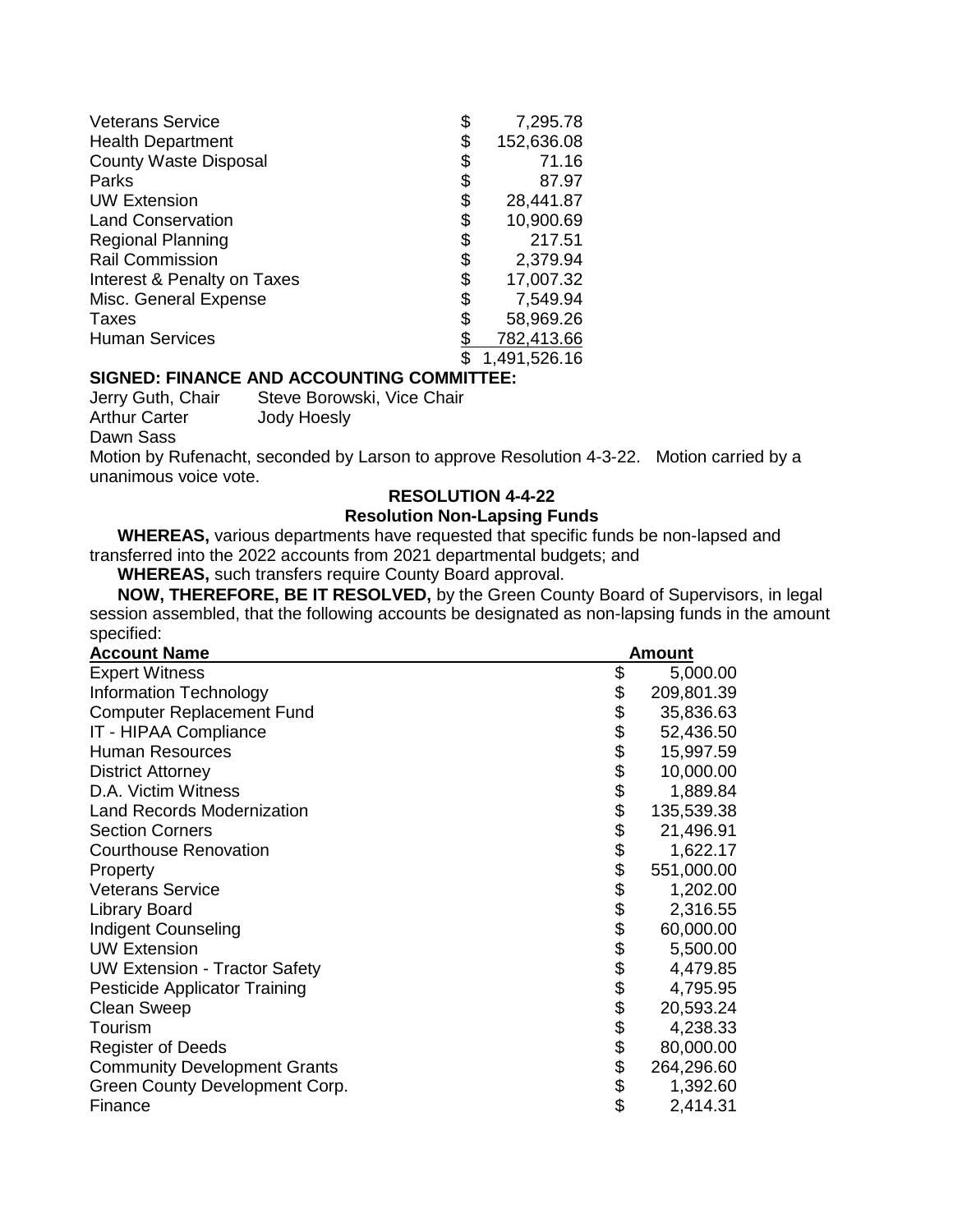| Treasurer<br>Elections<br><b>Emergency Management</b><br>Misc. General Expense<br><b>Board of Adjustments</b> |              |              | 88888 | 8,500.00<br>20,000.00<br>10,000.00<br>313,414.00<br>(7,950.48) |
|---------------------------------------------------------------------------------------------------------------|--------------|--------------|-------|----------------------------------------------------------------|
| General Fund - Highway                                                                                        |              |              |       |                                                                |
| <b>Fixed Asset Purchases</b>                                                                                  |              | 757,823.49   |       |                                                                |
| Administration                                                                                                | 888888       | 224,858.26   |       |                                                                |
| <b>CTHS Maintenance</b>                                                                                       |              | 1,251,603.63 |       |                                                                |
| <b>CTHS Construction</b>                                                                                      |              | 447,071.15   |       |                                                                |
| <b>Special Projects</b>                                                                                       |              | 22,090.87    |       |                                                                |
| <b>Township Bridges</b>                                                                                       |              | 164,978.85   |       |                                                                |
| <b>County Bridges</b>                                                                                         |              | 239,409.83   |       |                                                                |
| <b>Total GF Highway</b>                                                                                       |              |              | \$    | 3,107,836.08                                                   |
| <b>Sheriff's Department</b>                                                                                   |              |              |       |                                                                |
| <b>DARE</b>                                                                                                   |              | 21,061.49    |       |                                                                |
| <b>Communications/Traffic Patrol</b>                                                                          |              | 434,047.12   |       |                                                                |
| Youth & Community                                                                                             | 88888        | 1,498.64     |       |                                                                |
| K-9 Unit                                                                                                      |              | 4,691.47     |       |                                                                |
| Jail Improvement                                                                                              |              | 546,128.52   |       |                                                                |
| <b>Total Sheriff</b>                                                                                          |              |              | \$    | 1,007,427.24                                                   |
| <b>Health Department</b>                                                                                      |              |              |       |                                                                |
| <b>Home Visiting Grant</b>                                                                                    |              | 40,850.88    |       |                                                                |
| <b>Bio-Terrorism</b>                                                                                          |              | 93,611.89    |       |                                                                |
| <b>COVID Community Testing</b>                                                                                | <b>88888</b> | 3,560.00     |       |                                                                |
| <b>COVID Testing</b>                                                                                          |              | 3,751.25     |       |                                                                |
| <b>Health Services</b>                                                                                        |              | 376,279.00   |       |                                                                |
| <b>Total Health</b>                                                                                           |              |              | \$    | 518,053.02                                                     |
| <b>Land Conservation</b>                                                                                      |              |              |       |                                                                |
| <b>Land Conservation</b>                                                                                      | \$<br>\$     | 35,000.00    |       |                                                                |
| Farmers of the Sugar River                                                                                    |              | 10,478.87    |       |                                                                |
| <b>Total Land Conservation</b>                                                                                |              |              | \$    | 45,478.87                                                      |
| <b>Wheel Tax</b>                                                                                              |              |              | \$    | 622,015.47                                                     |
| Sales Tax Fund - Designated for 2022 Operations                                                               |              |              | \$    | 3,121,141.00                                                   |
| Sales Tax Fund - Undesignated                                                                                 |              |              | \$    | 1,716,635.73                                                   |
| <b>Undesignated General Fund</b>                                                                              |              |              | \$    | 3,051,771.70                                                   |
| <b>TOTAL OPERATING GENERAL FUND</b>                                                                           |              |              |       | \$15,026,172.47                                                |
| American Rescue Plan Act (ARPA)                                                                               |              |              | \$    | 3,597,272.46                                                   |
| <b>Pleasant View Nursing Home</b>                                                                             |              |              | \$    | 1,395,078.67                                                   |
| <b>Debt Services</b>                                                                                          |              |              | \$    | 255,508.07                                                     |
| <b>Capital Project Fund</b>                                                                                   |              |              | \$    | 7,228,677.92                                                   |
| <b>Highway Machinery Earnings</b>                                                                             |              |              | \$    | 1,665,582.64                                                   |
| <b>Human Services</b>                                                                                         |              |              |       |                                                                |
| <b>WIMCR</b>                                                                                                  | \$           | 502,973.48   |       |                                                                |
| <b>Community Support Program</b>                                                                              |              | 11,767.70    |       |                                                                |
| <b>Comprehensive Community Services</b>                                                                       | \$\$\$\$     | 201,660.94   |       |                                                                |
| Alcohol & Other Drug Abuse                                                                                    |              | 9,400.00     |       |                                                                |
| <b>COP Assessments &amp; Case Plans</b>                                                                       |              | 6,464.16     |       |                                                                |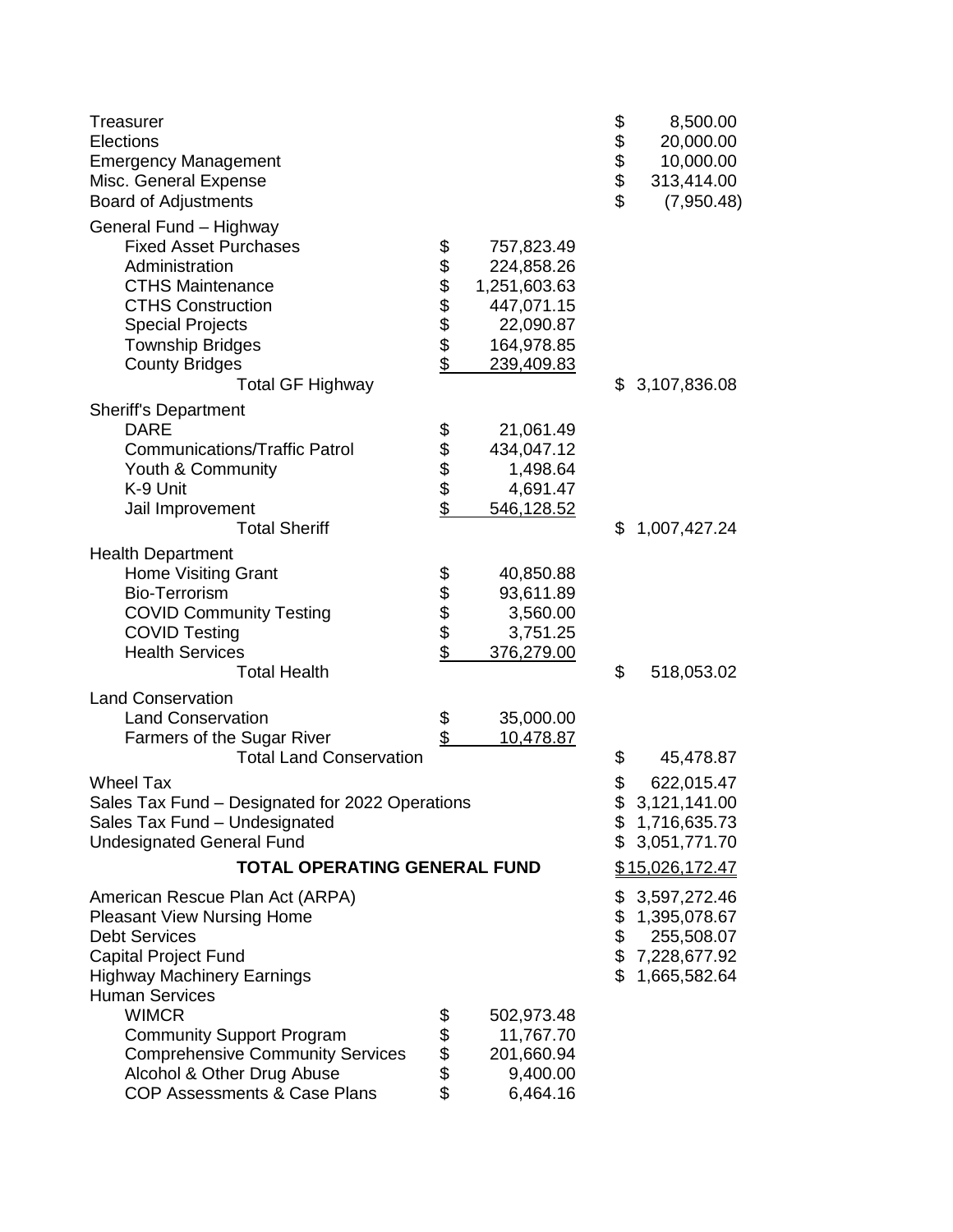| Alzheimer's Workshop                  | \$       | 2,197.75   |    |               |
|---------------------------------------|----------|------------|----|---------------|
| <b>Elderly Benefit Bequest</b>        |          | 384,657.32 |    |               |
| Information & Assistance              | \$<br>\$ | 115,703.40 |    |               |
| ADRC                                  |          | 17,352.75  |    |               |
| <b>CYF Special Funding</b>            | \$\$     | 66,350.60  |    |               |
| <b>Coordinated Services Team</b>      |          | 320.04     |    |               |
| Children's Advocacy Center Brickhouse | \$       | 32,364.48  |    |               |
| Aging - Transportation                | \$       | 81,197.36  |    |               |
| <b>Prevention/Wellness</b>            | \$       | 3,114.35   |    |               |
| Senior Fun Fest                       |          | 2,565.01   |    |               |
| Nutrition - Congregate Meals          | \$\$     | 4,433.62   |    |               |
| Nutrition - Home Delivered Meals      |          | 59,021.84  |    |               |
| Hand In Hand Day Care                 | \$       | 34,460.72  |    |               |
| <b>Total Human Services</b>           |          |            | \$ | 1,536,005.52  |
| Landfill                              |          |            |    |               |
| E-Waste Recycling                     |          | 102,966.73 |    |               |
| <b>Tire Chipping</b>                  | \$       | 150,576.04 |    |               |
| Post Closure - Deficit                | \$       | 110,492.60 |    |               |
| <b>Total Landfill</b>                 |          |            | \$ | 364,035.37    |
| <b>GRAND TOTAL</b>                    |          |            |    | 31,068,333.12 |

# **SIGNED: FINANCE AND ACCOUNTING COMMITTEE:**

Jerry Guth, Chair Steve Borowski, Vice Chair Arthur Carter **Jody Hoesly** Dawn Sass Motion by Leonard, seconded by Snow to approve Resolution 4-4-22. Motion carried by a unanimous voice vote.

# **ORDINANCE 22-0401**

# **Creation of an Information Technology Committee**

**WHEREAS**, the Finance and Accounting Committee currently has de facto oversight of Information Technology in Green County and wishes to create a standing committee of the Board to oversee this vital facet of County operations; and

**WHEREAS**, after review of the Green County Code, the Green County Board and the Finance and Accounting Committee has indicated that the Green County Code is in need of updating; and

**NOW, THEREFORE, BE IT ORDAINED** by the Green County Board of Supervisors, in legal session assembled, that section 1-7-27 of the Green County Code be modified as follows:

**1-7-27: REPEALED AND RESERVED FOR FUTURE USE** (Ord. 09-0403, 4/21/09) **INFORMATION TECHNOLOGY COMMITTEE**

This Committee shall be comprised of five members. The Committee is responsible for the oversight of information technology and the Information Technology Department. The Committee promotes the use of technology to create efficiencies, improve communications and secure resources throughout the County as well as with the general public. The Committee sets and reviews policies, financial investments and strategic plans and priorities related to technology for the County.

SIGNED: FINANCE AND ACCOUNTING COMMITTEE:

Jerry Guth, Chair Steve Borowski, Vice Chair

Arthur Carter **Jody Hoesly** 

Dawn Sass

Motion by Sass, seconded by Hoesly to approve Ordinance 22-0401. Motion carried by a unanimous voice vote.

Motion by Larson, seconded by Snow to approve the Historic Courthouse Roof Restoration Project change orders numbers 7,19, 20, and 23. Motion carried by a voice vote with one no being Hartwig.